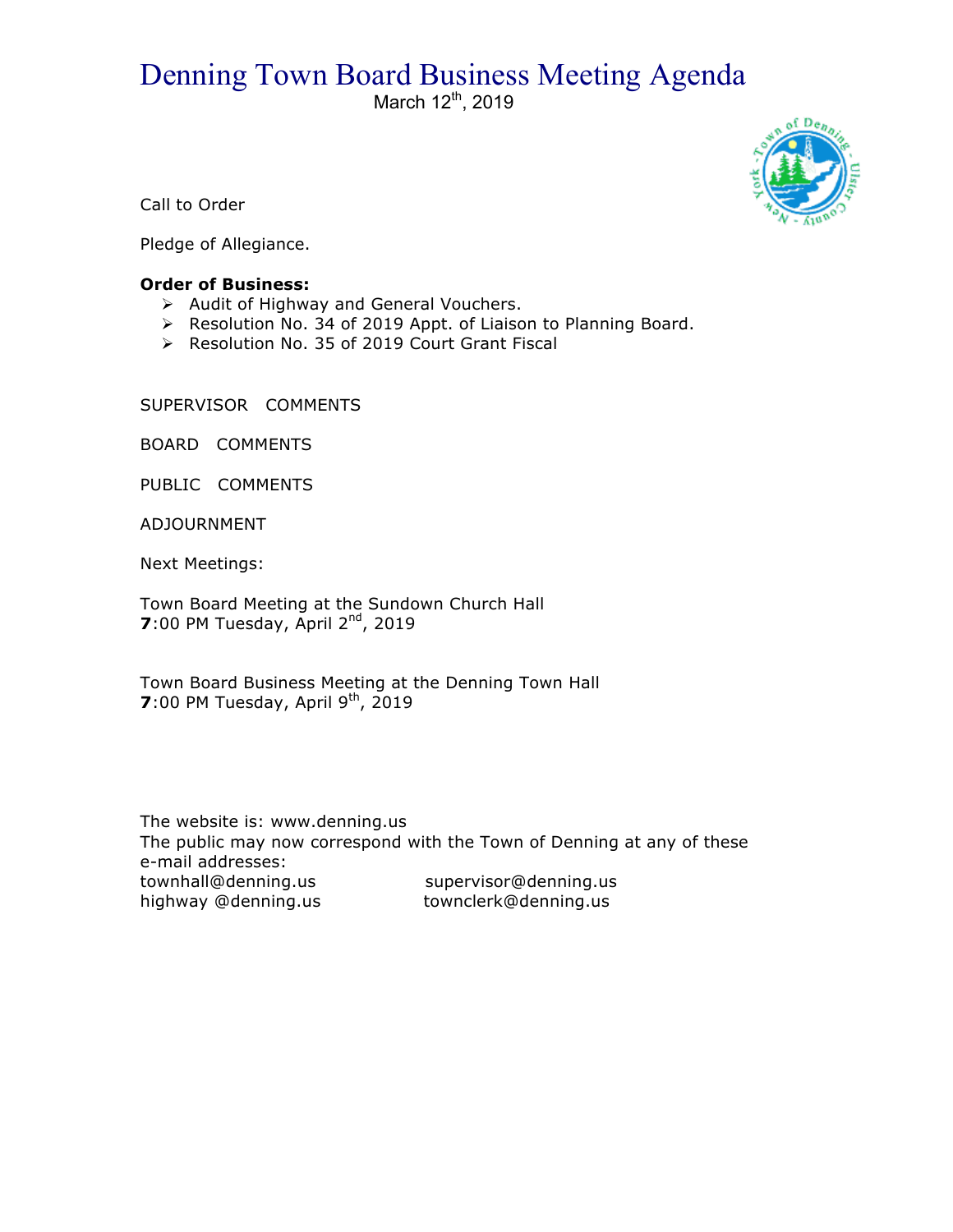Denning Town Board Meeting March  $12^{th}$ , 2019 Resolution No. 34 of 2019

**WHEREAS** the Town of Denning Town Board feels that a liaison to the Town's Planning Board is a benefit to the Town as a Whole, and

**WHEREAS** Councilman Mike Dean has faithfully served as liaison to the Denning Planning Board, for many years and is no longer able to serve for the new meeting night.

The Town of Denning Town Board would like to thank him for his many years of faithful service and commitment pertaining to his attendance and liaison efforts.

**NOW THEREFORE BE IT FURTHER RESOLVED** that Councilman Kevin Smith be appointed SAID liaison to the Denning Planning Board.